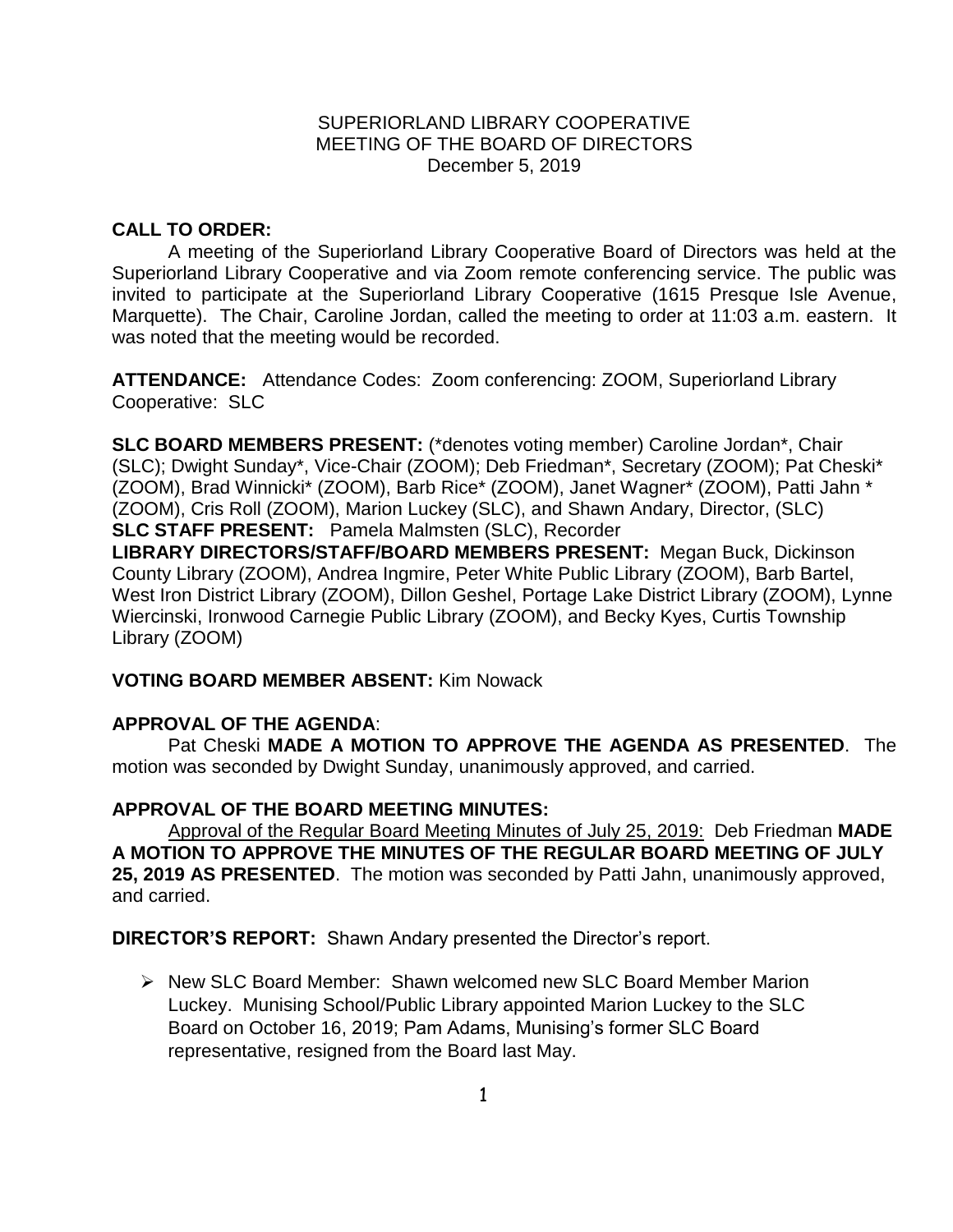- $\triangleright$  New Library Directors: The Curtis Township Library in Glennie has hired Rebecca "Becky" Kyes as its new director. Cindy Bulmer will be filling in as the Interim Director at the Whitefish Township Library in Paradise since former Director Jody Halsey has accepted another position.
- ▶ New RIDES Participant: Beginning November 1, 2019, the Crystal Falls District Community Library joined the RIDES delivery service and became a PII (patroninitiated interlibrary loan) participant. Shawn added that Crystal Falls plans to join MeLCat (Michigan Electronic Library Catalog) in the coming year.

Professional Development Opportunities for Director, Cooperative Staff, and Member Libraries

- Michigan Library Association (MLA) Conference 2019: Shawn and SLC staff member Jeremy Morelock attended the 2019 MLA Conference in Novi from October 16 – 18, 2019. The theme of the conference was inclusion and open doors; sessions offered were inspiring and informative (see separate conference reports).
- $\triangleright$  Virtual Reality (VR) and 3D Printing Program: Workshops recently offered at the Escanaba Public Library included a 3D printing demonstration by SLC Technology Assistant Eli Gladwell and a VR presentation by Kevin McDonough, a reference librarian at Northern Michigan University.
- MCLS (Midwest Collaborative for Library Services) It's All Fun and Games Webinar: Staff from the Alpena County Library, Dickinson County Library, Spies Public Library and the Superiorland Library Cooperative were able to view this November 14<sup>th</sup> webinar, which was sponsored by the Superiorland Library Cooperative. Participants learned about free and easy-to-use online tools to design games that improve digital literacy. The Superiorland group created a character called "Misinformation Marty"; SLC's game involved trying to identify fake news stories.

Committee and Other Meetings of Note

- Consortia Special Interest Group (SIG) Meeting: Lissa Potter, the UPRLC Automated Library Services (ALS) System Administrator, represented UPRLC/SLC at the annual Consortia SIG Meeting in Cleveland held on October 3 - 4, 2019. The meeting provided an opportunity for consortia customers of SirsiDynix to provide feedback on how the ILS (integrated library system) is working and how it could be improved.
- $\triangleright$  Meeting of New Cooperative Directors and Library of Michigan: On October 23, 2019, State Librarian Randy Riley and other Library of Michigan staff met with Shawn and other new Cooperative Directors including Linda Adams, Northland Library Cooperative; Kate Van Auken, White Pine Library Cooperative; Eric Palmer, Mideastern Michigan Library Cooperative; and Carol Dawe, Lakeland Library Cooperative.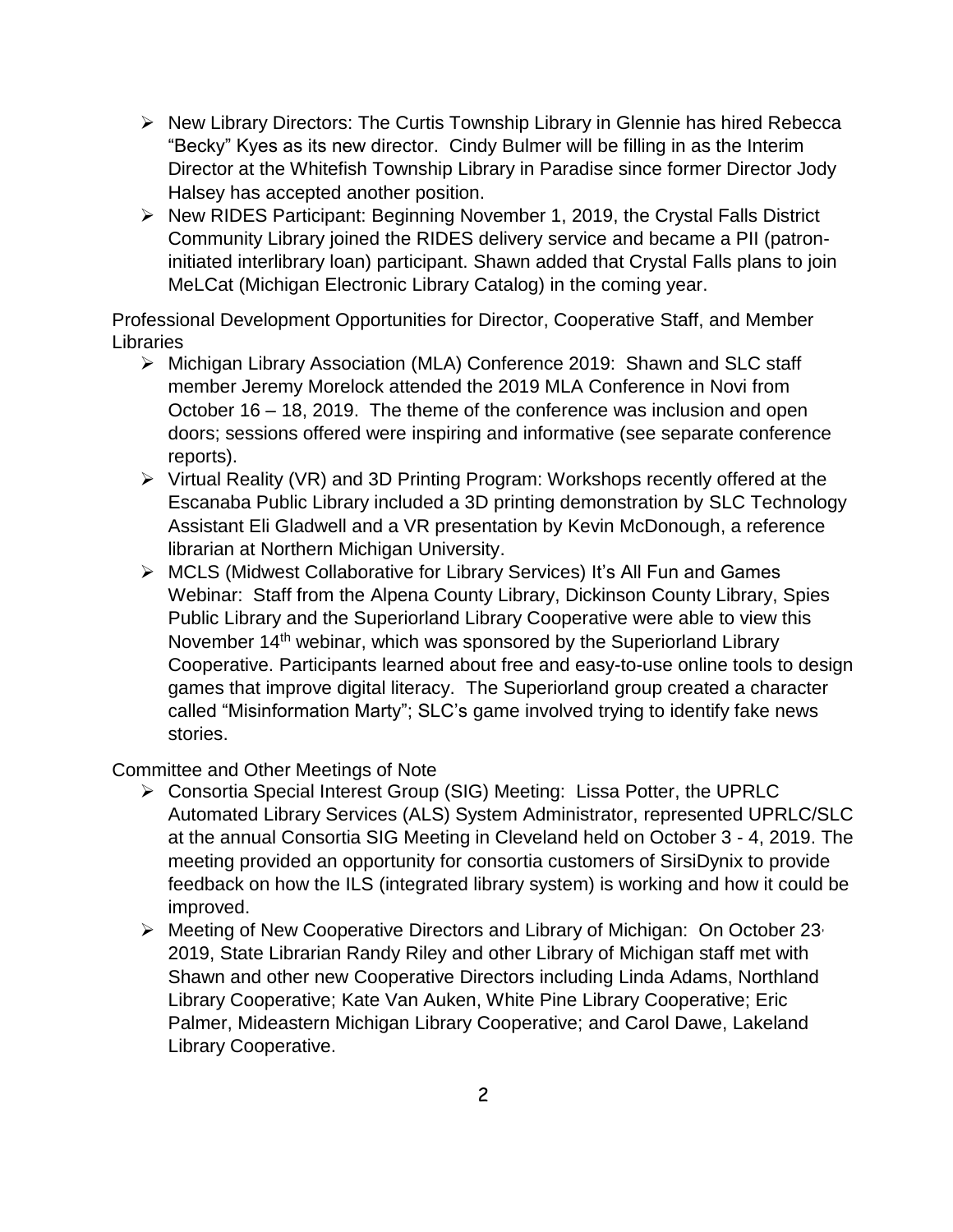- > UPRLC Conference Committee: The committee surveyed members to determine the location of the 2020 Conference. Eighty-two people participated, and Sault Ste. Marie won the popular vote.
- The SLC Programming Committee awarded mini-grants for winter 2019/2020 (see table below); the committee is also working on a set schedule and more defined criteria for applying for and reporting on mini-grants.

| Library Affiliation:                                      | Name of Program :                                                                                                                               | Amount of<br>Mini-Grant |
|-----------------------------------------------------------|-------------------------------------------------------------------------------------------------------------------------------------------------|-------------------------|
| <b>Hancock School Public</b><br>Library                   | <b>Button Fridays</b>                                                                                                                           | \$500                   |
| Whitefish Township<br><b>Community Library</b>            | <b>Acrylic Painting Class,</b><br><b>Acrylic Pouring Class,</b><br>Knitting 101,<br><b>Quilled Christmas</b><br>Ornaments                       | \$500                   |
| <b>Crystal Falls District</b><br><b>Community Library</b> | Two Programs:<br><b>Troy Graham Poetry</b><br><b>Workshop Day and Concert</b><br>and Jonathan Wagner,<br><b>Author Talk and Book</b><br>Signing | \$500                   |
| St. Ignace Public Library                                 | <b>Cookie Decorating 101</b>                                                                                                                    | \$125                   |
| Roscommon Area District<br>Library                        | Michigan-based ragtime<br>pianist, Peter Bergin                                                                                                 | \$250                   |
| <b>Crawford County Library</b>                            | An Afternoon Before<br>Christmas                                                                                                                | \$250                   |
| Forsyth Township Public<br>Library                        | <b>Yoopernatural Haunts</b>                                                                                                                     | \$250                   |
| <b>DeTour School and Public</b><br>Library                | Cameron Zvara- Magician                                                                                                                         | \$425                   |

 Marquette TechZone Focus Group: Shawn attended a small focus group on October 7, 2019 to brainstorm different ways that Superiorland and other community partners can support efforts to make the Marquette area more of a leader in technology education and job opportunities. Additionally, in November, Shawn and SLC Network Administrator Luke Bowers and Technology Assistant Eli Gladwell met with Benjamin Chaney from Cybernetics Lab. Ben's company is fairly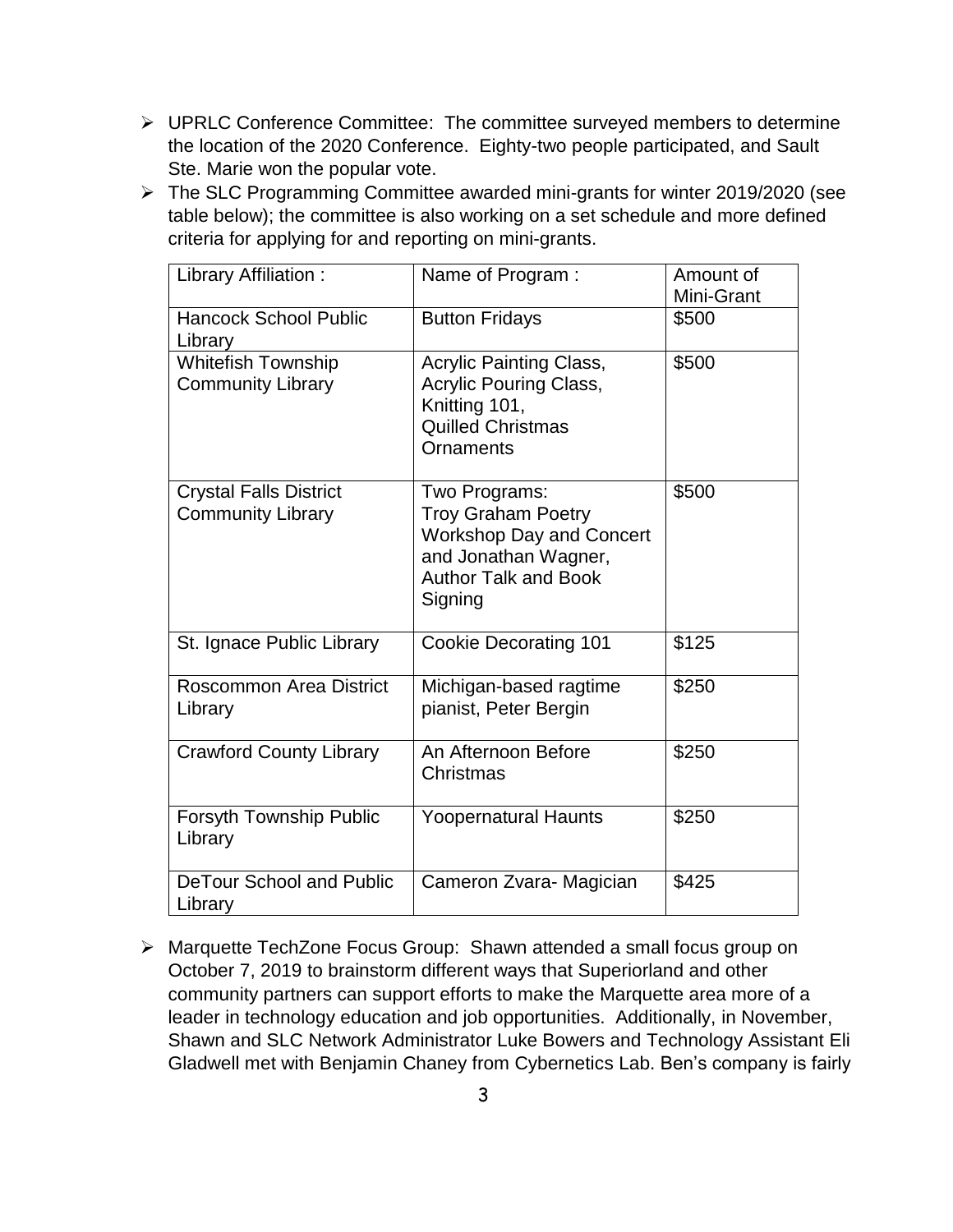new, and he is a recent graduate of NMU's cybersecurity program. He still works closely with students in that program, and he has offered to work with SLC technology staff to perform some network security audits. Another meeting will be scheduled in December to further discuss the security audits. Shawn noted that it would be great to support a local technology start-up and to provide some valuable assessments to SLC and member libraries.

- Cloud Library from Bibliotheca: On November 20, the SLC Databases Committee met with representatives from Bibliotheca and learned about Cloud Library, which is an eBook and downloadable audio book platform similar to OverDrive. Bibliotheca has offered Superiorland a very competitive quote, but one of the biggest considerations would be that Cloud Library does not support the Kindle format. The committee would need to make a decision in December before a twoyear renewal of OverDrive is due; the committee will be surveying patrons that are currently using the Kindle format and discussing this more as a group. SLC staff members have also been in contact with other Michigan libraries that are using Cloud Library. In addition to the more attractive price, patrons would have access to much more content through Cloud Library's digital interlibrary loan for Michigan customers.
- $\triangleright$  Ploud Demo: Ploud is a content management system for webpages that is subsidized by the Library of Michigan. On November 20, Sonya Norris from the Library of Michigan presented a demonstration and answered questions on PLOUD. SLC staff members and other interested member library staff attended the session, which was presented using Zoom interactive conferencing service. Some library directors have indicated that they would like to migrate to Ploud next year; SLC staff will assist with the migration of library webpages and will collaborate with the Library of Michigan staff for training and support for Ploud libraries.

State Aid Reports: Shawn reported that state aid reports for the Great Lakes Talking Books Advisory Outreach Center (GLTB AOC) and Superiorland will be completed soon. Shawn recently attended a very helpful session with Sue Chinault, the Manager of regional Braille and Talking Book Library, to go over some changes that have been made to the GLTB subregional report.

Great Lakes Talking Books Recording Booth Update: The audio recording booth has been painted, and furniture and equipment have been purchased. Jeremy Morelock installed and tested the equipment, and Mark Hamari will soon be recording another Cully Gage book. This month Shawn will order some basic podcasting/recording equipment for public use and will start working with Peter White Public Library director Andrea Ingmire on a policy for public use.

RBDigital Magazine Subscription: SLC's digital magazine subscription has been renewed for another year, and next year the model will be changing. Shawn said that, from what she could understand, patrons will have access to the ENTIRE catalog of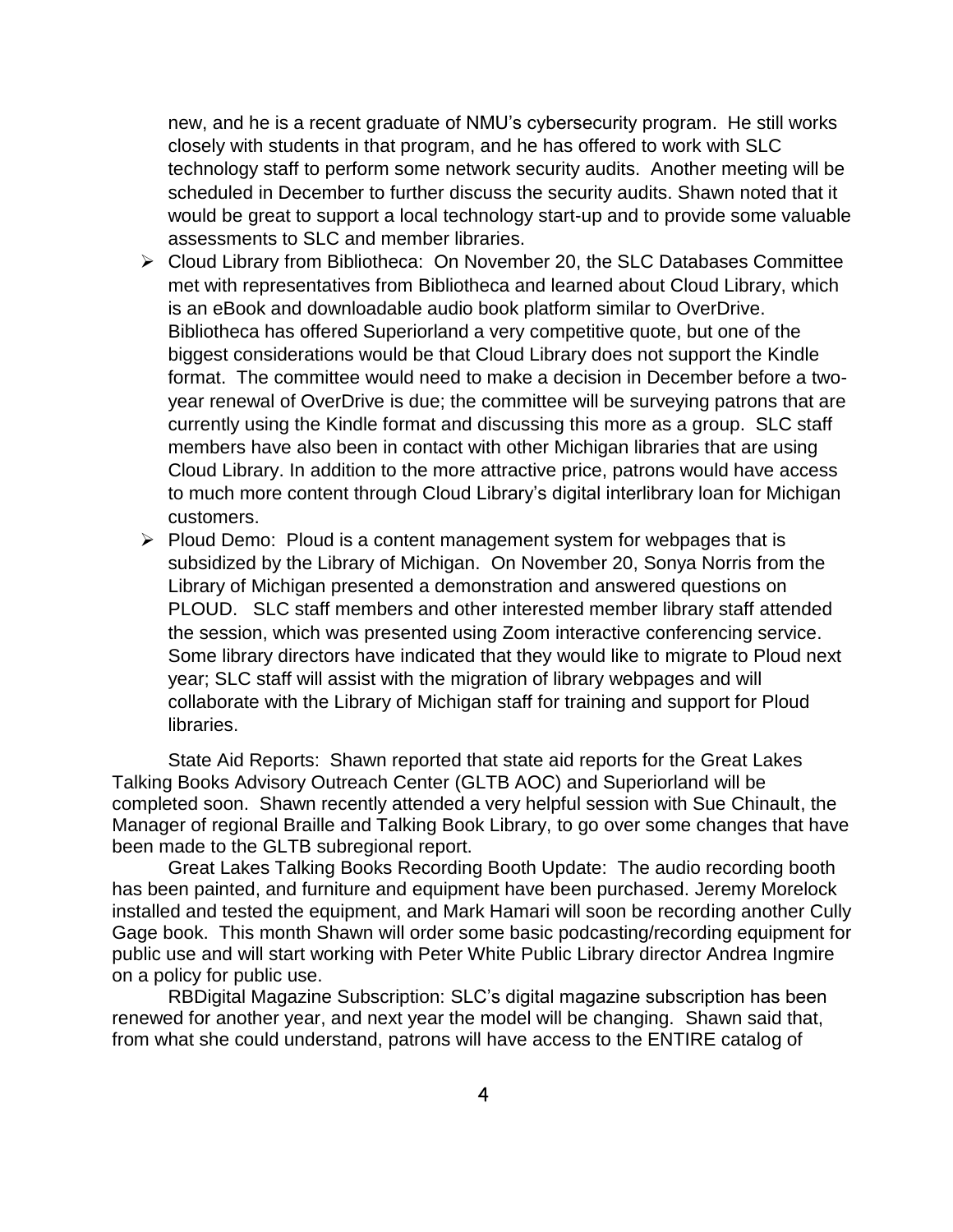magazines--a dramatic increase from the 135 or so now available. The Databases Committee will be meeting in January with SLC's RBDigital representative to learn more.

Erate for 2020: Shawn has been working with SLC's erate consultant Aleck Johnson to get the necessary letters of agency and make updates to other information in preparation for the upcoming funding year. With a little guidance from Aleck, Shawn has begun to draft applications for SLC's independent libraries.

Ransomware: The Dickinson County Library's email server was compromised by a Ransomware attack in October. Much of the data and operating system files on DCL's server were encrypted so that staff could no longer access them, and a text file with directions of where to send money to get a decryption key was left behind. Generally, it is NOT recommended to pay the fees that are demanded in this type of attack since it is highly unlikely that the key to decrypt the data will ever be provided even if the ransom is paid. SLC will be working with consultants to develop guidelines and strategies that can be implemented to prevent any further attacks of this kind.

New Email Platform Planned: Microsoft Office 365 has been selected as SLC's new hosted email solution; SLC technology staff has almost completed the process of transitioning Dickinson County Library staff to Office 365. SLC will be contracting with CDW consultants in order to plan for the best implementation to ensure privacy and network security, and to allow more collaboration with the ability to share documents and data much more easily.

#### **FINANCIAL REPORT:** Pam Malmsten presented the financial report.

September 2019 Cash Disbursements**:** The \$32,356 payment to MERS (account 3-718) includes a \$30,000 voluntary payment to SLC's MERS Defined Benefit Surplus Division. The goal of the voluntary Surplus Division payments is to reduce SLC's Defined Benefit plan unfunded liability. A \$5,469.98 payment to Dell Marketing (account 3-730) was for a new AppAssure server. The \$400 payment to the Dickinson County Library was for a programming mini-grant. The \$100 cash payments (account 3-865.2) were for continuing education stipends for library directors or staff who attended the UPRLC Annual Conference. In accounts payable, there was an additional \$600 charged to account number 3-865.2; these expenses were for Continuing Education stipends that were paid in October.

*Total Cash disbursements for September 2019: \$102,350.23.*

.Year to Date Reports as of 09/30/2019:

.

*Revenues*: The total as of 9/30/2019 was \$830,674. General fund operating revenue totaled \$441,878 and rebilled revenues totaled \$174,905. The \$30,000 fund balance transfer was the Board-approved lump sum payment to SLC's MERS defined benefit Surplus Division; the \$5,024 transfer was for the purchase and installation of two new doors.

*Expenses*: The total as of 9/30/2019 was \$833,789. General fund operating expenses totaled \$475,957, re-billed expenses totaled \$163,876, GLTB expenses totaled \$47,519, and UPRLC expenses totaled \$146,438.

Rebilled expenses/revenues and UPRLC expenses/revenues were a wash and net income for both classes was zero. As of 9/30/2019, SLC's total net loss was \$38,138.98; after adding in the fund balance transfers, the net loss was \$3,115.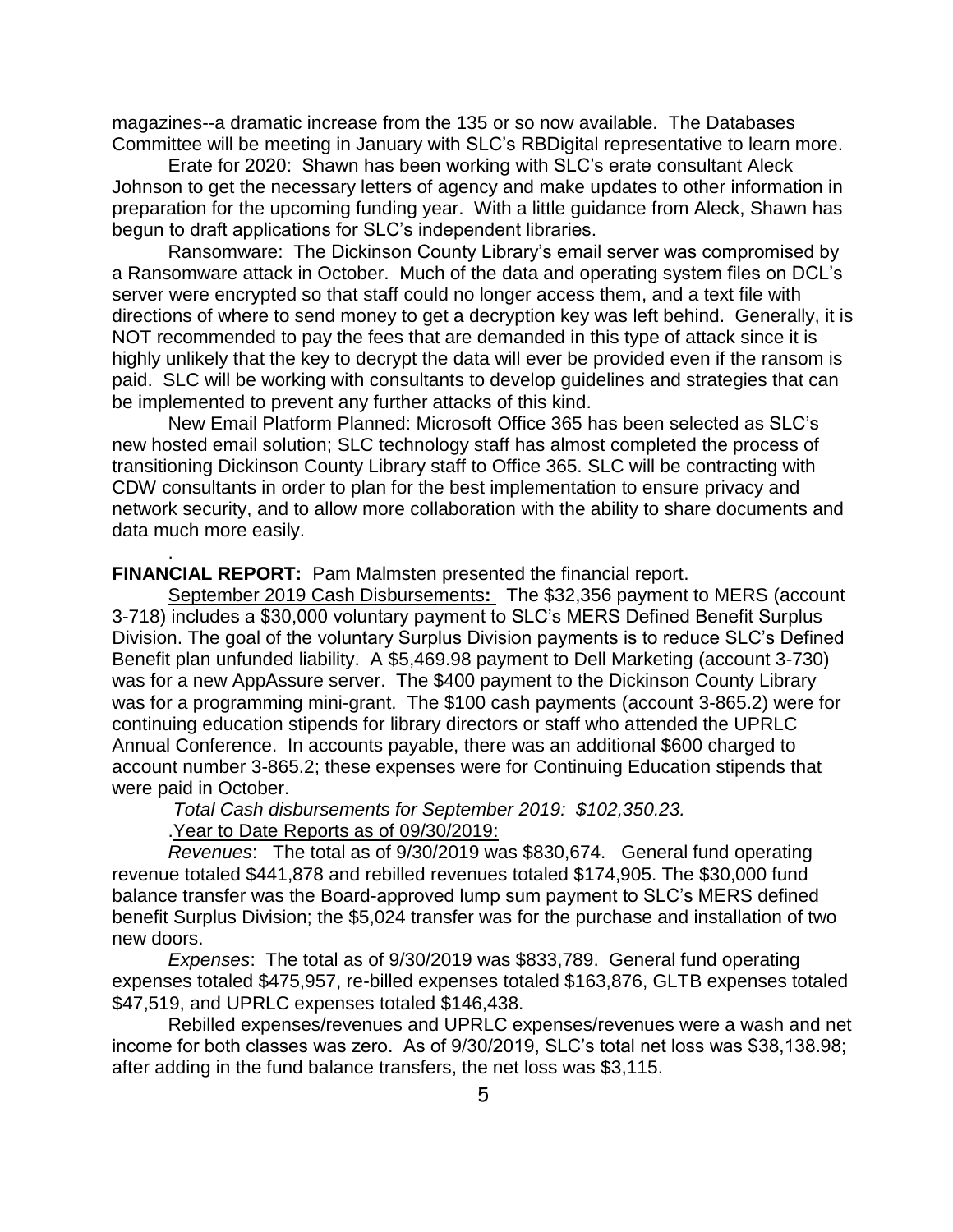Balance Sheet as of 09/30/2019**:** The balance sheet as of September 30, 2019 showed total Assets of \$809,748.81 and total Liabilities plus Fund Balances of \$809,748.81.

Dwight Sunday **MADE A MOTION TO APPROVE SEPTEMBER 2019 CASH DISBURSEMENTS OF \$102,350.23, THE YEAR-TO-DATE REPORTS AS OF 9/30/2019**  [with total revenues of \$830,674 and total expenses of \$833,789], **AND THE BALANCE SHEET AS OF 9/30/2019** [with total assets of \$809,748.81 and total liabilities plus fund balances of \$809,748.81]. The motion was seconded by Pat Cheski, unanimously approved, and carried.

October 2019 Cash Disbursements**:** The \$750 payment to Crystal Falls (account 3-801-7) was for a RIDES delivery subsidy; Crystal Falls recently joined the delivery service. Payments to Kevin McDonough (account 3-801 for \$100 and account 3-860 for \$73.40) were for an honorarium and mileage related to an October professional development presentation at the Escanaba Public Library.

A total of \$14,844.93 was for accounts payable payments for September 2019 expenses.

Total October disbursements: \$58,997.96

Year to Date Reports as of 10/31/2019:

*Revenues:* As of 10/31/2019, year-to-date revenues totaled \$32,005.

*Expenses*: Most line items are as expected. The Professional and Contractual line item is over the 1/12 figure due to the adjusting entries that were made to record the FY 2020 RIDES subsidy expense (\$16,387.50) and the FY 2020 OCLC cataloging expense (\$15,231.25). The RIDES subsidies for 7/1/2019 – 6/30/2020 were distributed in June 2019 and the OCLC cataloging expense for 7/1/2019 – 6/30/2020 was prepaid into SLC's OCLC deposit account in June 2019. Accounts with a ".8" suffix are for Victoria Wolf bequest expenses. As of 10/31/2019, year-to-date expenses totaled \$78,429.

Balance sheet as of October 31, 2019: The balance sheet as of October 31, 2019 showed total Assets of \$743,436.75 and total Liabilities plus Fund Balances of \$743,436.75. .

Deb Friedman **MADE A MOTION TO APPROVE OCTOBER 2019 CASH DISBURSEMENTS OF \$58,997.96, THE YEAR-TO-DATE REPORTS AS OF 10/31/2019**  [with total revenues of \$32,005 and total expenses of \$78,429], **AND THE BALANCE SHEET AS OF 10/31/2019** [with total assets of \$743,436.75 and total liabilities plus fund balances of \$743,436.75]. The motion was seconded by Patti Jahn, unanimously approved, and carried.

FY 2019/2020 Budget Revision: The Board considered a proposed revised budget for FY 2020.

*Revenues*

 State aid direct and indirect revenues were corrected; both were slightly off in the original budget.

 The Ballet to Blues fundraiser net income (\$1,105) was added to revenues. *Expenses*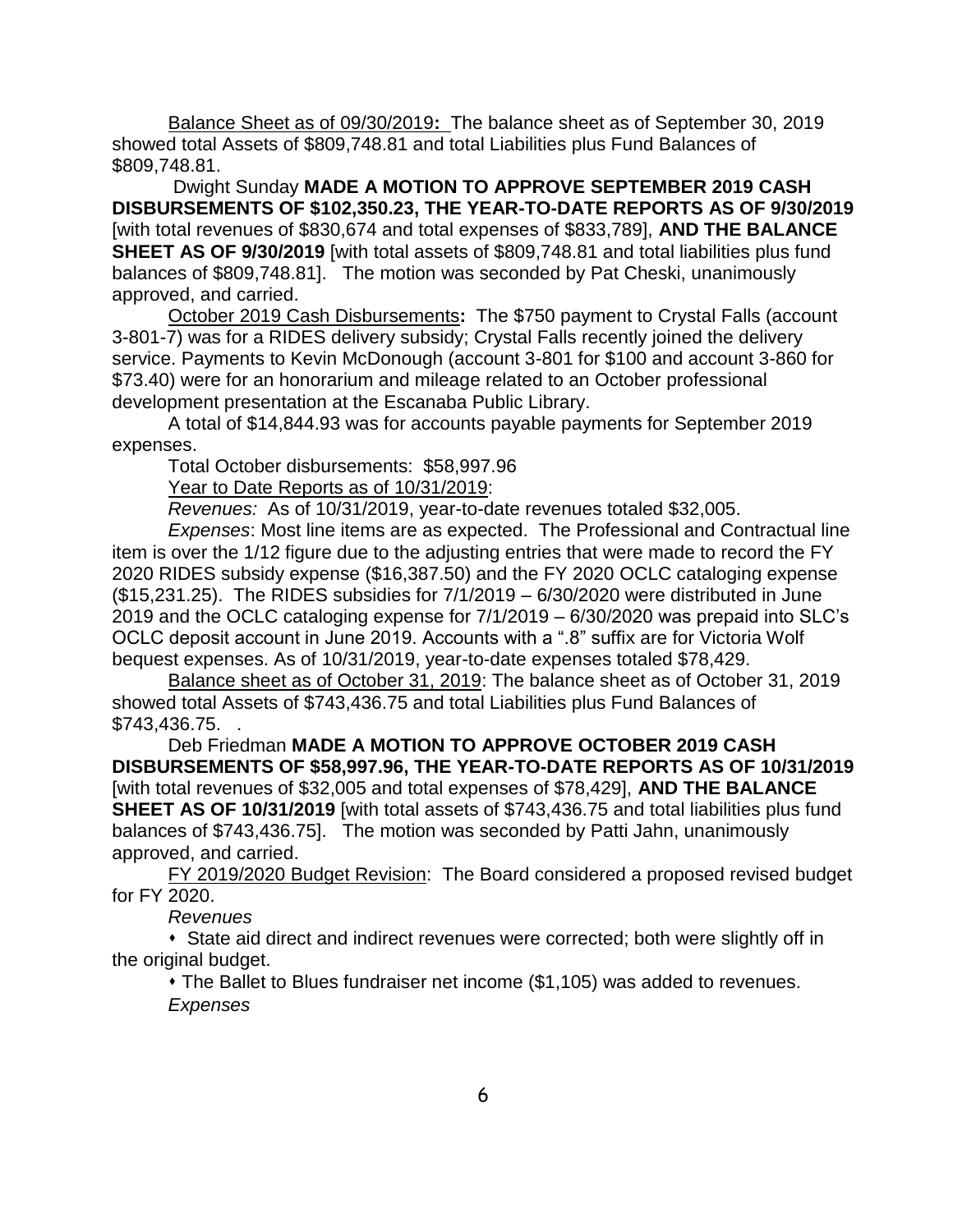• Staff salary increases were updated; the original budget included 3% raises; actual increases were 2%.

 The Programming Mini-Grant expense in the professional and contractual (3- 801) line item was increased by the amount of the Ballet to Blues net income.

 A Curtis Library internet increase subsidy (\$320.40) was added to the professional and contractual line item. SLC will subsidize 50% of Curtis Library's internet increase for one contract year.

 Technology consulting services were added to the budget. \$3,750 was paid to Merit Technologies and an estimated \$400 will be paid to CDW.

 The professional and contractual line item was increased by \$1,000 for NMLN dissolution legal expenses.

 The Overdrive content budget was reduced by \$6,000 (reduced to \$18,000 from \$24,000). \$3,000 was transferred to computer supplies (3-730) to subsidize OpenDNS filtering software. The remaining \$3,000 will be used to subsidize Office 365, a new e-mail platform. \$1,500 was transferred to computer supplies to subsidize new e-mail hosting licenses and \$1,500 was transferred to the professional and contractual line item for e-mail hosting services.

 The PFN Internet Consortium and the Merit Internet Consortium rebilled expenses and revenues were added to the budget.

Total revenues in the proposed revised budget: \$802,108.

Total expenses in the proposed revised budget: \$835,090

The projected net loss in the proposed revised budget is \$32,982. It was noted that the deficit includes a board-approved general fund balance transfer of \$30,000 to be paid into SLC's MERS Defined Benefit Surplus Division. Pam Malmsten noted that the Finance Committee met on November 26, 2019 and passed a motion recommending that the FY 2019/2020 revised budget [with the addition of the Merit Internet Consortium rebilled revenues and expenses] be accepted by the full Board.

# Dwight Sunday **MADE A MOTION TO APPROVE THE FY 2019/2020 BUDGET REVISION AS PRESENTED.** The motion was seconded by Pat Cheski.

Roll Call: Caroline Jordan: Yes, Brad Winnicki: Yes, Dwight Sunday: Yes, Deb Friedman: Yes, Pat Cheski: Yes, Janet Wagner: Yes, Patti Jahn: Yes, Barbara Rice: Yes.

Results: Yes: 8, No: 0, Absent: 1. Motion carried unanimously.

**PUBLIC PARTICIPATION**: There was no public participation.

# **COMMITTEE REPORTS**:

Advisory Board of Librarians (ABL) Report: Megan Buck, the Chair of the Advisory Board of Librarians (ABL) reported. The ABL group meet on October 22, 2019. Officers for FY 2019/2020 were elected; Megan Buck will continue as Chair, Dillon Geshel is the Vice-chair, and Carolyn Stacey will be the Secretary for another year. The group discussed FY 2020 continuing education opportunities and getting ready for the next year.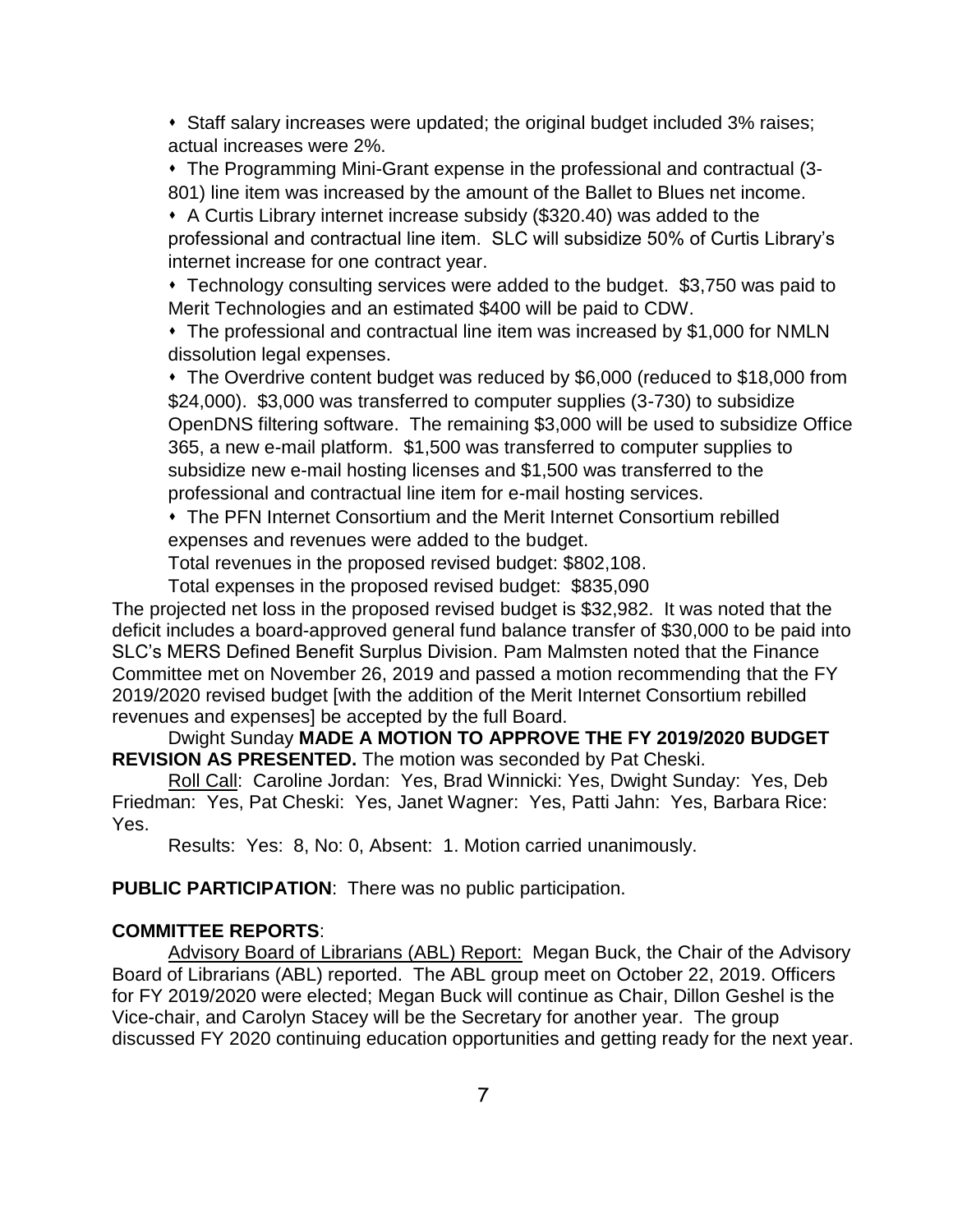### **OLD BUSINESS:**

Evaluation of the Cooperative Director: The Personnel Committee sent out a director evaluation survey to the SLC board and member library directors; 42 responses were received. A Personnel Committee meeting was held on November 7; survey responses and the next steps in the evaluation process were discussed. It was noted that the survey summary data and a compilation of comments still need to be sent to the rest of the SLC Board. Board members agreed by consensus to defer further discussion of the Direction Evaluation to the February meeting so that Board members have time to review the materials.

#### **NEW BUSINESS:**

NMLN Board Appointment: Shawn Andary, one of SLC's representatives on the Northern Michigan Library Network (NMLN) Board, needs to be reappointed to the NMLN Board.

Patti Jahn MADE A MOTION TO REAPPOINT SHAWN ANDARY TO THE NMLN **BOARD FOR A FOUR-YEAR TERM BEGINNING MARCH 20, 2019 AND ENDING MARCH 20, 2023.** The motion was seconded by Pat Cheski, unanimously approved, and carried.

Schedule of Services Survey Results: Shawn and Eric Magness-Eubank, the Chair of the Schedule of Services Committee, worked on a survey designed to rank the value of various SLC services; Shawn reported that 23 responses were received. Shawn summarized responses to each question and highlighted some comments. Information that was received from the survey included:

 Travel to distant locations for continuing education or meetings is difficult. Shawn noted that more webinars will be made available on demand.

 Most people like the idea of SLC supporting an annual professional development opportunity like the Rural Libraries Conference and the Small Libraries Big Impact Conference.

 The \$100 Continuing Education stipends are popular but some felt it would be helpful if the amount of the stipends could be increased.

 The Programming mini-grants are very popular. Shawn noted that \$5,000 was added to the mini-grant budget for FY 2020; the total amount available is \$10,000.

 Library Directors were lukewarm on SLC purchasing additional STEAM (Science, Technology, Engineering, Arts, and Mathematics) materials.

 The survey also included questions on the automated library system; Shawn noted that a committee has been formed that will soon begin looking at automated system options for the next contract period; the current contract ends in about five years.

The RIDES delivery subsidies are very popular. .

Approval of FY 2019/2020 Schedule of Services: A draft FY 2020 Schedule of Services was presented to the Board for consideration. Proposed additions and revisions to the FY 2019 Schedule of Services were highlighted in yellow. Shawn said that she considered the Schedule of Services survey results when developing the FY 2020 Schedule of Services. It was noted that the amount of SLC's contribution to Overdrive content needs to be changed to \$18,000 based on the budget revision that was approved earlier in the meeting.